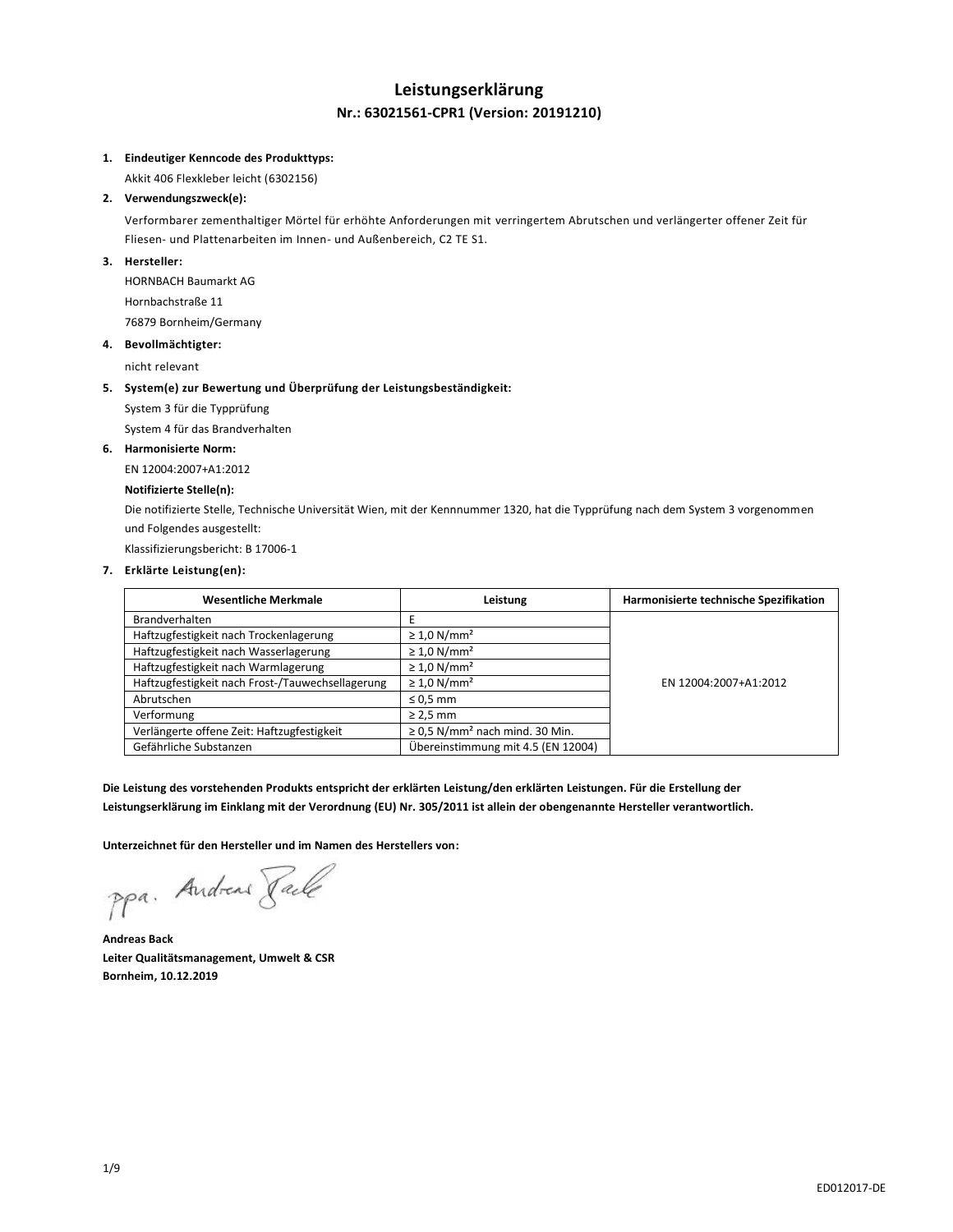## **Declaration of Performance No 63021561-CPR1 (Version: 20191210)**

#### **1. Unique identification code of the product-type:**

Akkit 406 Colle flexible light (6302156)

## **2. Intended use/es:**

High-performance deformable cementitious adhesive with reduced slipping and extended open time, for ceramic tiles and stone material in indoor and outdoor areas, C2 TE S1.

## **3. Manufacturer:**

HORNBACH Baumarkt AG Hornbachstraße 11 76879 Bornheim/Germany

## **4. Authorised representative:**

not relevant

## **5. System/s of AVCP:**

System 3 for the type test

System 4 for reaction to fire

## **6. Harmonised standard:**

EN 12004:2007+A1:2012

## **Notified body/ies:**

The notified body, Technical University of Vienna, carrying identification number 1320, has performed the type test following system 3 and issued the following:

classification report: B 17006-1

#### **7. Declared performance/s:**

| <b>Essential characteristics</b>                            | Performance                                        | Harmonised technical specification |
|-------------------------------------------------------------|----------------------------------------------------|------------------------------------|
| Reaction to fire                                            |                                                    |                                    |
| Tensile adhesion strength after dry storage                 | $\geq 1.0$ N/mm <sup>2</sup>                       |                                    |
| Tensile adhesion strength after water storage               | $\geq 1.0$ N/mm <sup>2</sup>                       |                                    |
| Tensile adhesion strength after warm storage                | $\geq 1.0$ N/mm <sup>2</sup>                       |                                    |
| Tensile adhesion strength after frost / thaw storage cycles | $\geq 1.0$ N/mm <sup>2</sup>                       | EN 12004:2007+A1:2012              |
| Slipping                                                    | $\leq 0.5$ mm                                      |                                    |
| Deformation                                                 | $\geq$ 2,5 mm                                      |                                    |
| Extended open time: Tensile adhesion strength               | $\geq$ 0.5 N/mm <sup>2</sup> after at least 30 min |                                    |
| Harmful substances                                          | Conformity with 4.5 (EN 12004)                     |                                    |

**The performance of the product identified above is in conformity with the set of declared performance/s. This declaration of performance is issued, in accordance with Regulation (EU) No 305/2011, under the sole responsibility of the manufacturer identified above.**

**Signed for and on behalf of the manufacturer by:**

ppa. Andreas Face

**Andreas Back Head of Quality Assurance, Environmental Issues & CSR At Bornheim on 10.12.2019**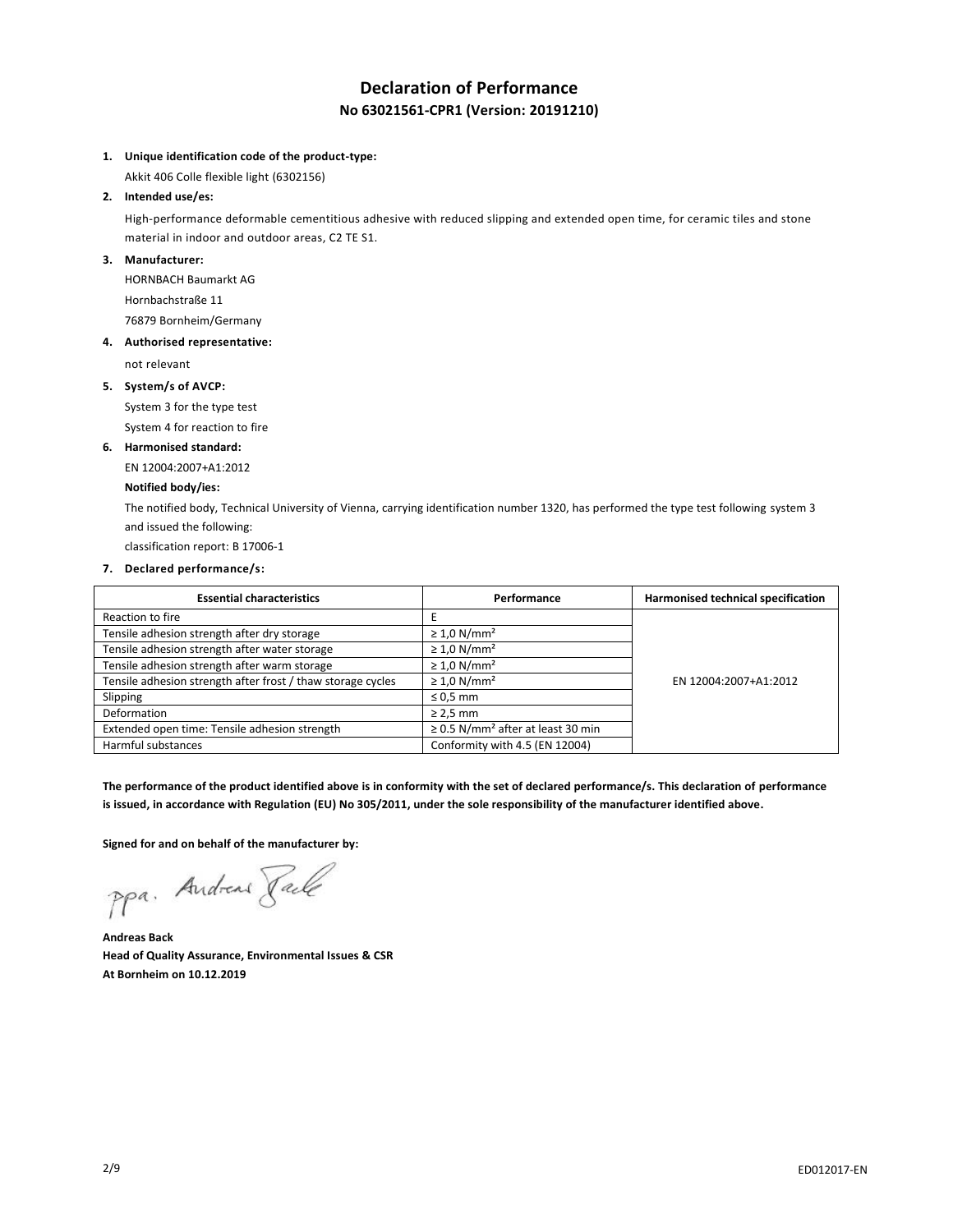## **Déclaration des Performances N <sup>o</sup> 63021561-CPR1 (Version 20191210)**

## **1. Code d'identification unique du produit type :**

Akkit 406 Mortier-colle léger (6302156)

## **2. Usage(s) prévu(s) :**

Mortier malléable à base de ciment pour exigences supérieures avec glissement réduit et temps ouvert prolongé pour la pose de carrelages et de dalles à l'extérieur et l'intérieur, C2 TE S1.

## **3. Fabricant :**

HORNBACH Baumarkt AG Hornbachstraße 11 76879 Bornheim/Germany

## **4. Mandataire :**

non pertinent

#### **5. Système(s) d'évaluation et de vérification de la constance des performances :**

Système 3 pour le contrôle de type

Système 4 pour le comportement au feu

#### **6. Norme harmonisée :**

EN 12004:2007+A1:2012

#### **Organisme(s) notifié(s) :**

L'institut agréé, Technische Universität Wien (Ecole polytechnique de Vienne), portant le numéro d'identification 1320, a effectué le contrôle de type selon le système 3 et a établi ce qui suit :

rapport de classification : B 17006-1

## **7. Performance(s) déclarées :**

| Caractéristiques essentielles                                         | Performance                             | Spécifications techniques harmonisées |
|-----------------------------------------------------------------------|-----------------------------------------|---------------------------------------|
| Comportement au feu                                                   | Ε                                       |                                       |
| Résistance à l'arrachement après stockage au sec                      | $\geq 1.0$ N/mm <sup>2</sup>            |                                       |
| Résistance à l'arrachement après stockage en milieu humide            | $\geq 1.0$ N/mm <sup>2</sup>            |                                       |
| Résistance à l'arrachement après stockage en milieu chaud             | $\geq 1.0$ N/mm <sup>2</sup>            |                                       |
| Résistance à l'arrachement après stockage exposé aux cycles de gel et | $\geq 1.0$ N/mm <sup>2</sup>            |                                       |
| dégel                                                                 |                                         | EN 12004:2007+A1:2012                 |
| Glissement                                                            | $\leq 0.5$ mm                           |                                       |
| Déformation                                                           | $\geq$ 2,5 mm                           |                                       |
| Temps ouvert prolongé : Résistance à l'arrachement                    | $\geq$ 0,5 N/mm <sup>2</sup> au bout de |                                       |
|                                                                       | 30 minutes minimum                      |                                       |
| Substances dangereuses                                                | Conforme à 4.5 (EN 12004)               |                                       |

**Les performances du produit identifié ci-dessus sont conformes aux performances déclarées. Conformément au règlement (UE) n <sup>o</sup> 305/2011, la présente déclaration des performances est établie sous la seule responsabilité du fabricant mentionné ci-dessus.**

**Signé pour le fabricant et en son nom par :**

ppa. Andreas Pale

**Andreas Back Directeur Management de la qualité & CSR À Bornheim, le 10.12.2019**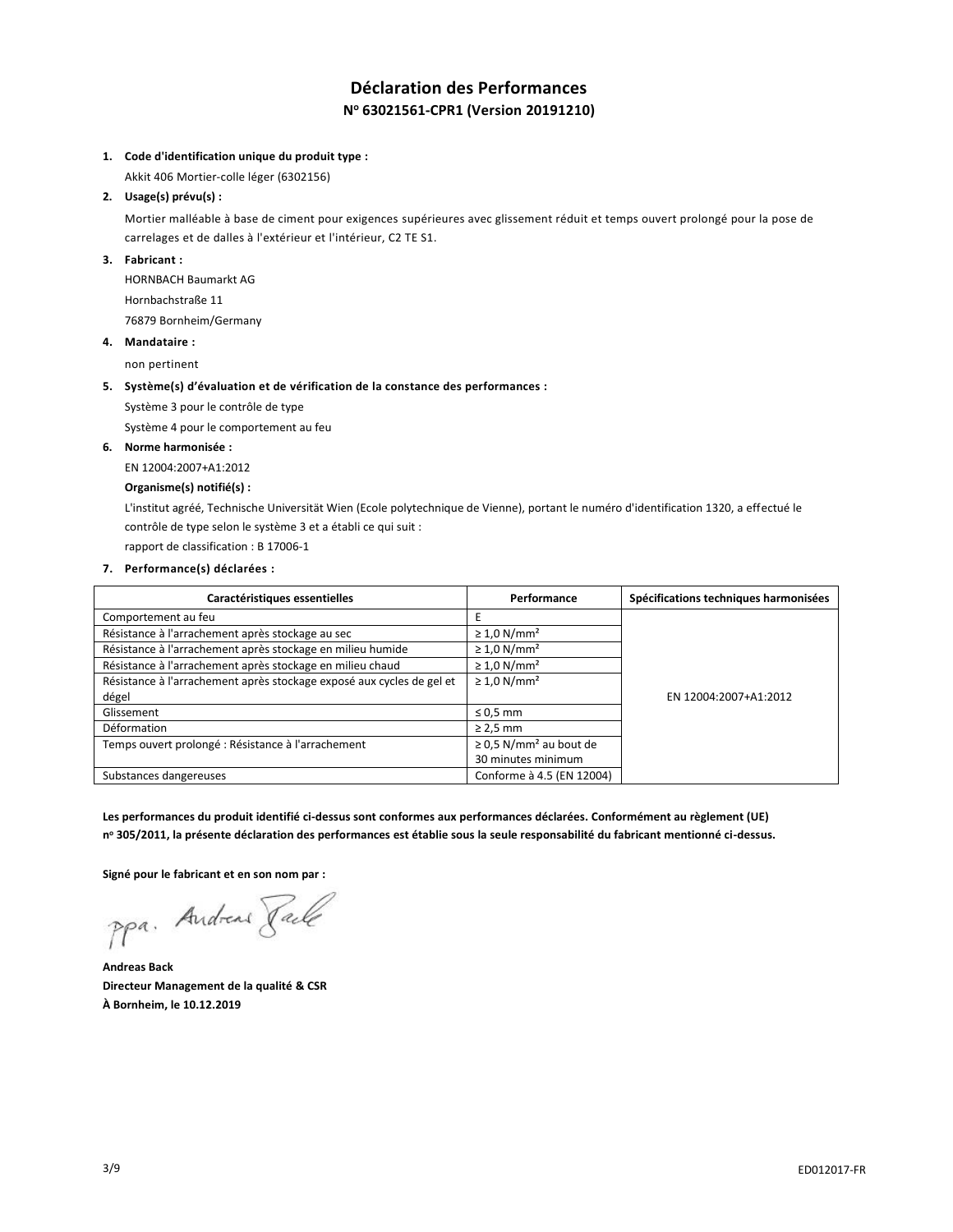# **Dichiarazione di Prestazione N. 63021561-CPR1 (Versione 20191210)**

#### **1. Codice di identificazione unico del prodotto-tipo:**

Akkit 406 Adesivo flessibile leggero (6302156)

## **2. Usi previsti:**

Malta a base di cemento deformabile per esigenze elevate con ridotto scivolamento e tempo d'apertura prolungato per lavorazione di piastrelle e mattonelle in ambiente interno ed esterno, C2 TE S1.

## **3. Fabbricante:**

HORNBACH Baumarkt AG Hornbachstraße 11 76879 Bornheim/Germany

## **4. Mandatario:**

non rilevante

## **5. Sistemi di VVCP:**

Sistema 3 per la prova di tipo

Sistema 4 per il comportamento antincendio

#### **6. Norma armonizzata:**

EN 12004:2007+A1:2012

#### **Organismi notificati:**

L'ente di notifica, l'università tecnica di Vienna, con il codice identificativo 1320 ha realizzato la prova di tipo secondo il sistema 3 e il seguente:

rapporto di classificazione: B 17006-1

#### **7. Prestazioni dichiarate:**

| Caratteristiche essenziali                                    | Prestazioni                                      | Specifiche tecniche armonizzate |
|---------------------------------------------------------------|--------------------------------------------------|---------------------------------|
| Reazione al fuoco                                             |                                                  |                                 |
| Resistenza alla trazione adesiva dopo deposito secco          | $\geq 1.0$ N/mm <sup>2</sup>                     |                                 |
| Resistenza alla trazione adesiva dopo imbibizione             | $\geq 1.0$ N/mm <sup>2</sup>                     |                                 |
| Resistenza alla trazione adesiva dopo cottura                 | $\geq 1.0$ N/mm <sup>2</sup>                     |                                 |
| Resistenza alla trazione adesiva dopo conservazione con       | $\geq 1.0$ N/mm <sup>2</sup>                     | EN 12004:2007+A1:2012           |
| alternanza di gelo e disgelo                                  |                                                  |                                 |
| Scivolamento                                                  | $\leq 0.5$ mm                                    |                                 |
| Deformazione                                                  | $\geq$ 2.5 mm                                    |                                 |
| Tempo d'apertura prolungato: resistenza alla trazione adesiva | $\geq$ 0,5 N/mm <sup>2</sup> dopo almeno 30 min. |                                 |
| Sostanze pericolose                                           | Accordo con 4.5 (EN 12004)                       |                                 |

**La prestazione del prodotto sopra identificato è conforme all'insieme delle prestazioni dichiarate. La presente dichiarazione di responsabilità viene emessa, in conformità al regolamento (UE) n. 305/2011, sotto la sola responsabilità del fabbricante sopra identificato.**

**Firmato a nome e per conto del fabbricante da:**

ppa. Andreas Faile

**Andreas Back Responsabile Qualità & CSR In Bornheim addì 10.12.2019**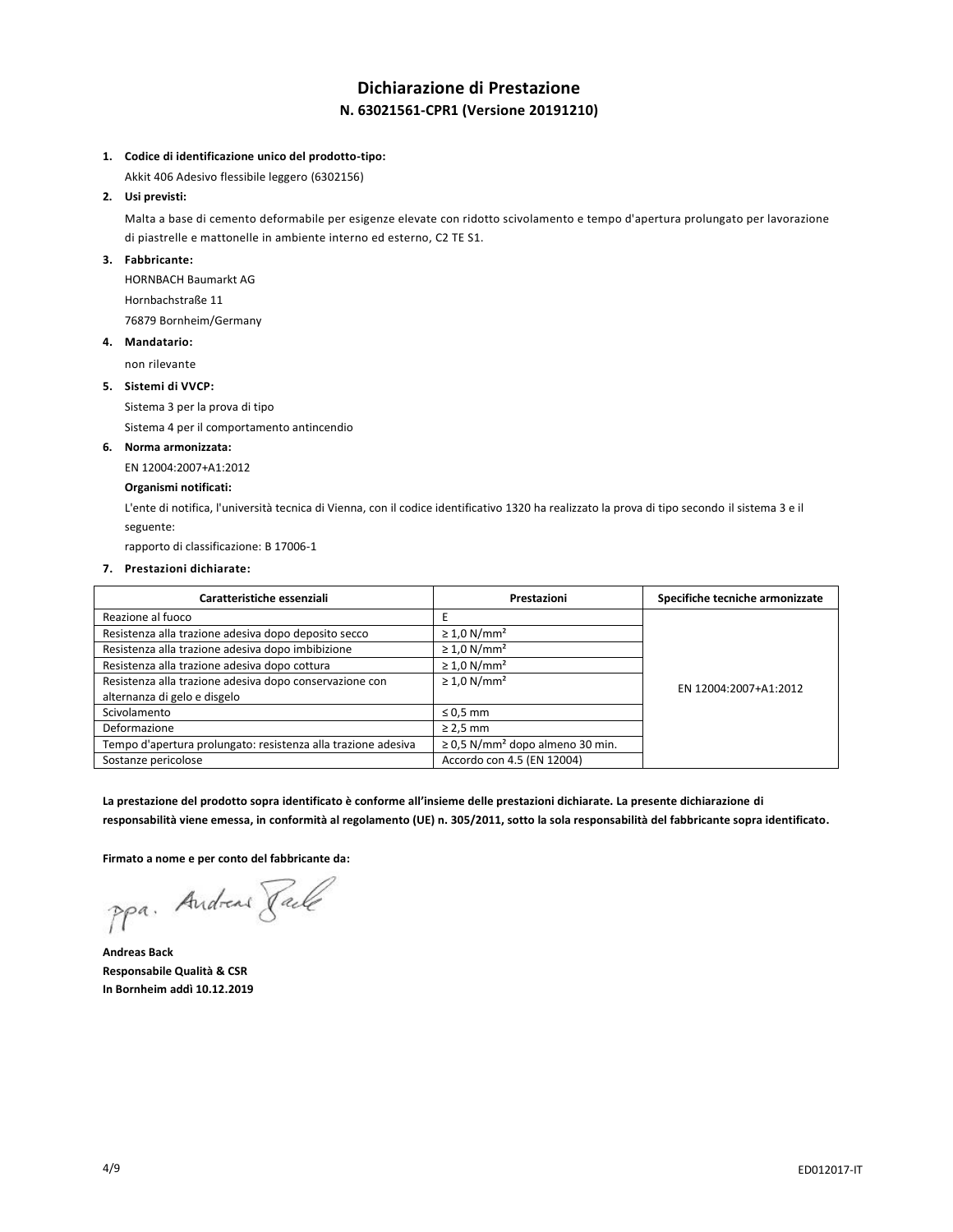## **Prestatieverklaring Nr. 63021561-CPR1 (Versie 20191210)**

#### **1. Unieke identificatiecode van het producttype:**

Akkit 406 Flexlijm licht (6302156)

#### **2. Beoogd(e) gebruik(en):**

Vervormbare cement houdende mortel voor verhoogde eisen, met verminderde uitzakking en verlengde open tijd, voor het verlijmen van tegels en platen binnen- en buitenshuis, C2 TE S1.

## **3. Fabrikant:**

HORNBACH Baumarkt AG Hornbachstraße 11 76879 Bornheim/Germany

## **4. Gemachtigde:**

niet relevant

### **5. Het system of de systemen voor de beoordeling en verificatie van de prestatiebestendigheid:**

Systeem 3 voor de typetest

Systeem 4 voor het brandgedrag

#### **6. Geharmoniseerde norm:**

EN 12004:2007+A1:2012

## **Aangemelde instantie(s):**

De aangemelde instantie, de Technische Universiteit Wien, met het identificatienummer 1320 heeft de typetest volgens het systeem 3 uitgevoerd en het volgende verstrekt:

classificatie rapport: B 17006-1

#### **7. Aangegeven prestatie(s):**

| Essentiële kenmerken                   | Vermogen                                        | Geharmoniseerde technische specificatie |
|----------------------------------------|-------------------------------------------------|-----------------------------------------|
| Brandgedrag                            | Е                                               |                                         |
| Hechttreksterkte na droge opslag       | $\geq 1.0$ N/mm <sup>2</sup>                    |                                         |
| Hechttreksterkte na natte opslag       | $\geq 1.0$ N/mm <sup>2</sup>                    |                                         |
| Hechttreksterkte na warme opslag       | $\geq 1.0$ N/mm <sup>2</sup>                    |                                         |
| Hechttreksterkte na opslag bij vorst-/ | $\geq 1.0$ N/mm <sup>2</sup>                    | EN 12004:2007+A1:2012                   |
| dooiwisseling                          |                                                 |                                         |
| Wegglijden                             | $\leq 0.5$ mm                                   |                                         |
| Vervorming                             | $\geq$ 2,5 mm                                   |                                         |
| Langere open tijd: Hechttreksterkte    | $\geq$ 0.5 N/mm <sup>2</sup> na minstens 30 min |                                         |
| Gevaarlijke substanties                | In overeenstemming met 4.5 (EN 12004)           |                                         |

**De prestaties van het hierboven omschreven product zijn conform de aangegeven prestaties. Deze prestatieverklaring wordt in overeenstemming met Verordening (EU) nr. 305/2011 onder de exclusieve verantwoordelijkheid van de hierboven vermelde fabrikant verstrekt.**

**Ondertekend voor en namens de fabrikant door:**

ppa. Andreas Pale

**Andreas Back hoofd Kwaliteitsmanagement & CSR Te Bornheim op 10.12.2019**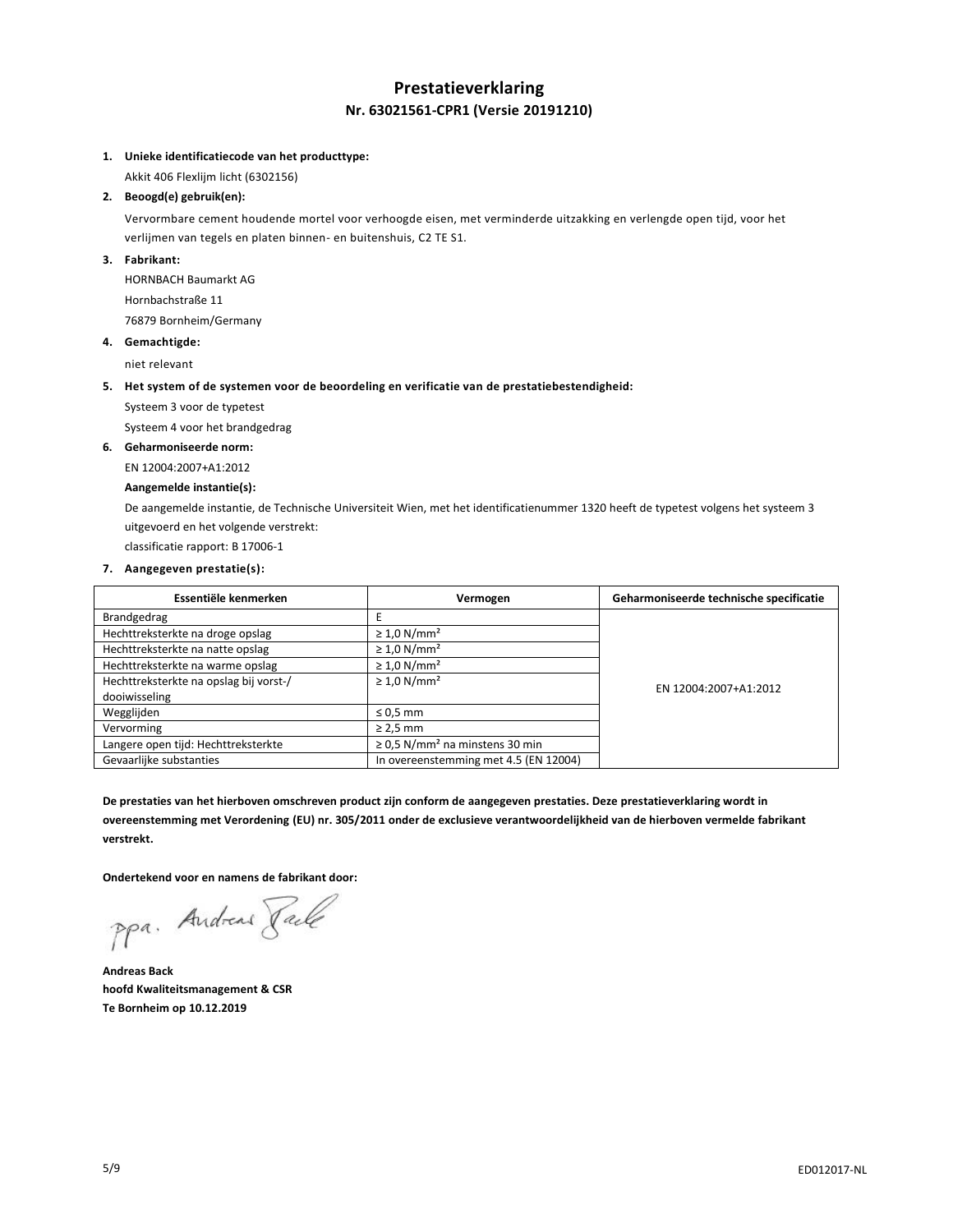## **Prestandadeklaration Nr 63021561-CPR1 (Version 20191210)**

#### **1. Produkttypens unika identifikationskod:**

Akkit 406 Flexibel och lätt fästmassa (6302156)

## **2. Avsedd användning/avsedda användningar:**

Formbart cementhaltigt murbruk för högre krav med mindre glidrisk och förlängd öppentid för arbeten med golvplattor och kakel inom- och utomhus, C2 TE S1.

## **3. Tillverkare:**

HORNBACH Baumarkt AG Hornbachstraße 11 76879 Bornheim/Germany

## **4. Tillverkarens representant:**

ej relevant

## **5. System för bedömning och fortlöpande kontroll av prestanda:**

System 3 för typprovning

System 4 för förhållningssätt vid brand

#### **6. Harmoniserad standard:**

EN 12004:2007+A1:2012

## **Anmält/anmälda organ:**

Det officiella certifieringsorganet, Tekniska Universitetet i Wien, med ID-nummer 1320 har utfört typprovningen enligt system 3 och har utställt följande:

klassificeringsrapport: B 17006-1

#### **7. Angiven prestanda:**

| Väsentliga kännetecken                                 | Prestanda                                       | Harmoniserad teknisk specifikation |
|--------------------------------------------------------|-------------------------------------------------|------------------------------------|
| Förhållningssätt vid brand                             |                                                 |                                    |
| Häftdraghållfasthet efter torrlagring                  | $\geq 1.0$ N/mm <sup>2</sup>                    |                                    |
| Häftdraghållfasthet efter lagring i vatten             | $\geq 1.0$ N/mm <sup>2</sup>                    |                                    |
| Häftdraghållfasthet efter varmlagring                  | $\geq 1.0$ N/mm <sup>2</sup>                    |                                    |
| Häftdraghållfasthet efter lagring vid omväxlande frost | $\geq 1.0$ N/mm <sup>2</sup>                    | EN 12004:2007+A1:2012              |
| och tö                                                 |                                                 |                                    |
| glida av                                               | $\leq 0.5$ mm                                   |                                    |
| Deformering                                            | $\geq$ 2,5 mm                                   |                                    |
| Förlängd öppen tid: Häftdraghållfasthet                | $\geq$ 0,5 N/mm <sup>2</sup> efter minst 30 min |                                    |
| Farliga substanser                                     | Överensstämmelse med 4.5 (EN 12004)             |                                    |

**Prestandan för ovanstående produkt överensstämmer med den angivna prestandan. Denna prestandadeklaration har utfärdats i enlighet med förordning (EU) nr 305/2011 på eget ansvar av den tillverkare som anges ovan.**

**Undertecknad på tillverkarens vägnar av:**

ppa. Andreas Faile

**Andreas Back ledare för kvalitetsmanagement & CSR Bornheim den 10.12.2019**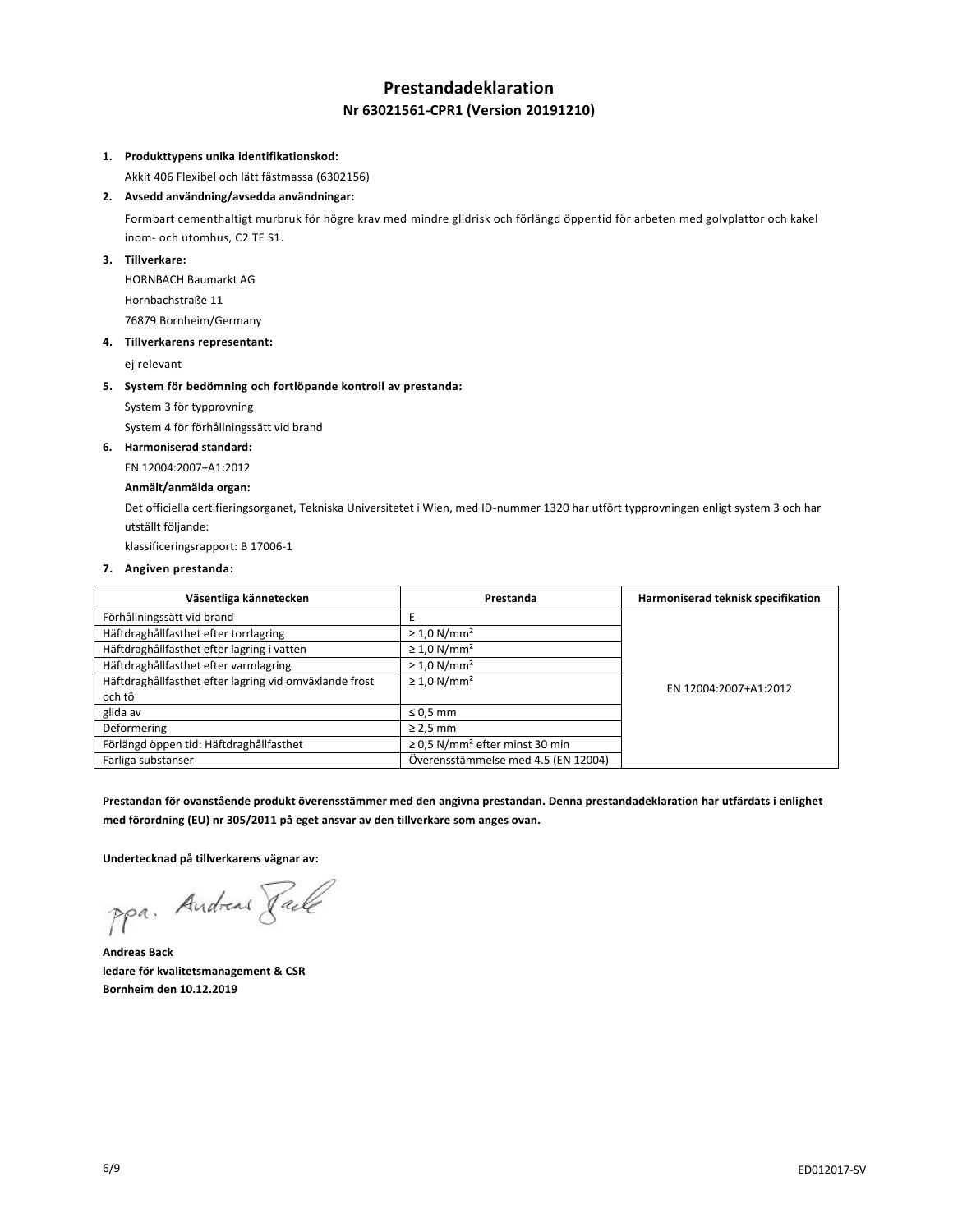## **Prohlášení o Vlastnostech č. 63021561-CPR1 (Verze 20191210)**

#### **1. Jedinečný identifikační kód typu výrobku:**

Akkit 406 Lepicí malta Flex lehký (6302156)

## **2. Zamýšlené/zamýšlená použití:**

Flexibilní malta s obsahem cementu pro zvýšené požadavky se sníženým skluzem a prodlouženou dobou zpracovatelnosti pro práce s obklady a deskami ve vnitřních i venkovních prostorách, C2 TE S1.

#### **3. Výrobce:**

HORNBACH Baumarkt AG Hornbachstraße 11 76879 Bornheim/Germany

## **4. Zplnomocněný zástupce:**

irelevantní

## **5. Systém/systémy POSV:**

Systém 3 pro typovou zkoušku

Systém 4 pro požární vlastnosti

## **6. Harmonizovaná norma:**

EN 12004:2007+A1:2012

#### **Oznámený subjekt/oznámené subjekty:**

Notifikované místo, Technická univerzita Vídeň, s identifikačním číslem 1320 provedlo typovou zkoušku podle systému 3 a vystavilo následující:

klasifikační zpráva: B 17006-1

## **7. Deklarovaná vlastnost/Deklarované vlastnosti:**

| Podstatné vlastnosti                                  | Výkon                                        | Harmonizovaná technická specifikace |
|-------------------------------------------------------|----------------------------------------------|-------------------------------------|
| Požární vlastnosti                                    | Ε                                            |                                     |
| Přídržnost po skladování v suchu                      | $\geq 1.0$ N/mm <sup>2</sup>                 |                                     |
| Přídržnost po skladování ve vodě                      | $\geq 1.0$ N/mm <sup>2</sup>                 |                                     |
| Přídržnost po skladování v teple                      | $\geq 1.0$ N/mm <sup>2</sup>                 |                                     |
| Přídržnost po skladování se zmrazováním/rozmrazováním | $\geq 1.0$ N/mm <sup>2</sup>                 | EN 12004:2007+A1:2012               |
| Sesouvání                                             | $\leq$ 0.5 mm                                |                                     |
| Deformace                                             | $\geq$ 2,5 mm                                |                                     |
| Prodloužená doba zpracovatelnosti: Přídržnost         | $\geq$ 0,5 N/mm <sup>2</sup> po min. 30 min. |                                     |
| Nebezpečné látky                                      | Shoda s 4.5 (EN 12004)                       |                                     |

**Vlastnosti výše uvedeného výrobku jsou ve shodě se souborem deklarovaných vlastností. Toto prohlášení o vlastnostech se v souladu s nařízením (EU) č. 305/2011 vydává na výhradní odpovědnost výrobce uvedeného výše.**

**Podepsáno za výrobce a jeho jménem:**

ppa. Andreas Face

**Andreas Back vedoucí oddělení kvality & CSR V Bornheim dne 10.12.2019**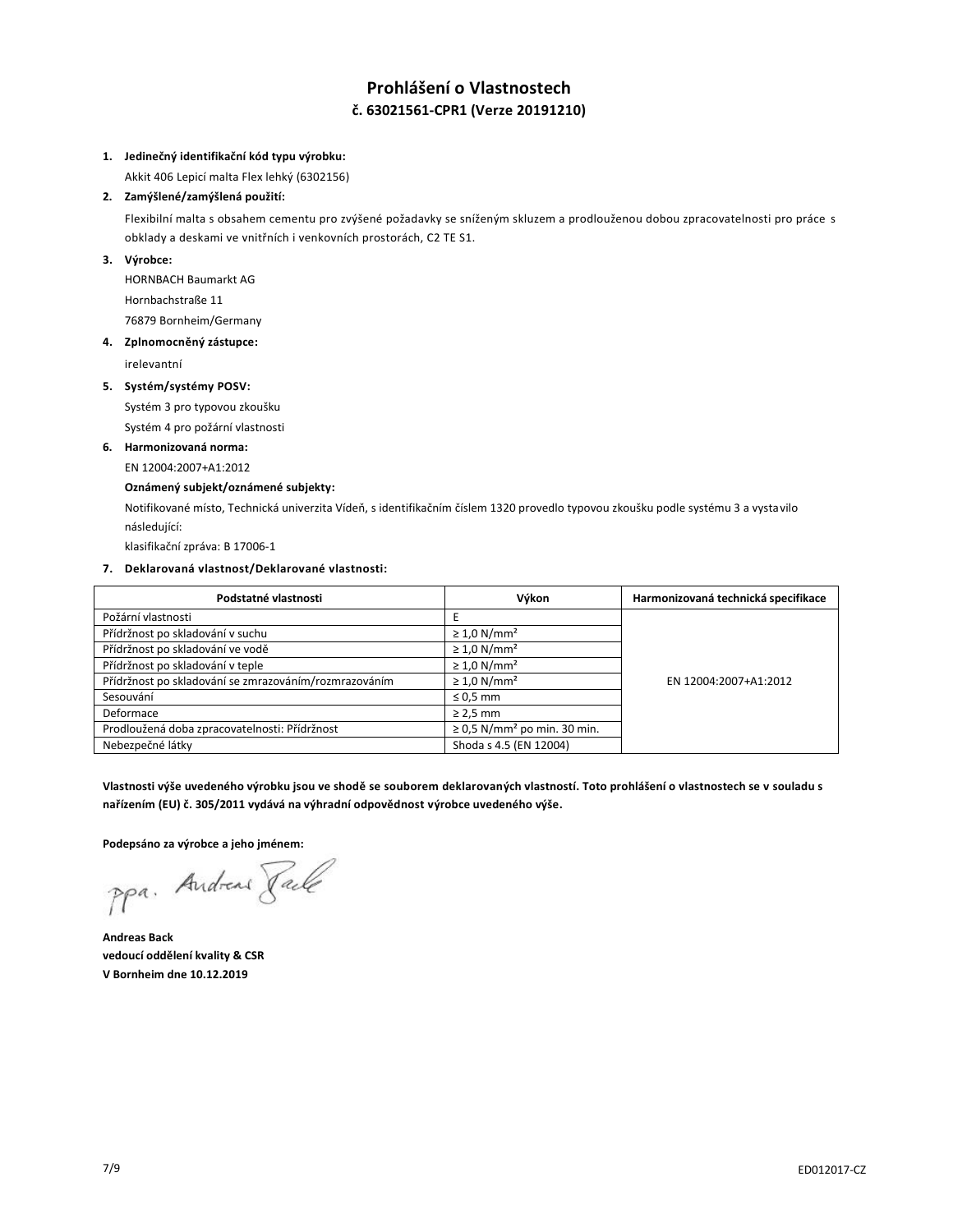# **Vyhlásenie o Parametroch č. 63021561-CPR1 (Verzia 20191210)**

#### **1. Jedinečný identifikačný kód typu výrobku:**

Akkit 406 Pružná lepiaca malta l'ahká (6302156)

## **2. Zamýšľané použitie/použitia:**

Tvarovateľná malta s obsahom cementu pre zvýšené požiadavky na zníženie šmýkania a predĺženou otvorenou dobou na činnosti s dlaždicami a obkladačkami v interiéri a exteriéri, C2 TE S1.

#### **3. Výrobca:**

HORNBACH Baumarkt AG Hornbachstraße 11 76879 Bornheim/Germany

## **4. Splnomocnený zástupca:**

irelevantný

#### **5. Systém(-y) posudzovania a overovania nemennosti parametrov:**

Systém 3 na skúšku typu

Systém 4 pre správanie sa pri požiari

#### **6. Harmonizovaná norma:**

EN 12004:2007+A1:2012

## **Notifikovaný(-é) subjekt(-y):**

Notifikačné miesto, Technická univerzita Viedeň, s identifikačným číslom 1320 skúšku typu podľa systému 3 a vydalo nasledovné: klasifikačná správa: B 17006-1

#### **7. Deklarované parametre:**

| Podstatné znaky                                      | Výkon                                       | Harmonizované technické špecifikácie |
|------------------------------------------------------|---------------------------------------------|--------------------------------------|
| Správanie sa pri požiari                             |                                             |                                      |
| Priľnavosť vrstiev po uskladnení na suchom mieste    | $\geq 1.0$ N/mm <sup>2</sup>                |                                      |
| Priľnavosť vrstiev po uskladnení vo vode             | $\geq 1.0$ N/mm <sup>2</sup>                |                                      |
| Priľnavosť vrstiev po uskladnení v teple             | $\geq 1.0$ N/mm <sup>2</sup>                |                                      |
| Priľnavosť vrstiev po uskladnení pri zmene mráz/rosa | $\geq 1.0$ N/mm <sup>2</sup>                | EN 12004:2007+A1:2012                |
| Skĺznutie                                            | $\leq 0.5$ mm                               |                                      |
| Deformácia                                           | $\geq$ 2,5 mm                               |                                      |
| Predĺžená otvorená doba: Priľnavosť vrstiev          | $\geq$ 0,5 N/mm <sup>2</sup> po min. 30 min |                                      |
| Nebezpečné látky                                     | Zhoda so 4.5 (EN 12004)                     |                                      |

**Uvedené parametre výrobku sú v zhode so súborom deklarovaných parametrov. Toto vyhlásenie o parametroch sa v súlade s nariadením (EU) č. 305/2011 vydáva na výhradnú zodpovednosť uvedeného výrobcu.**

**Podpísal(-a) za a v mene výrobcu:**

ppa. Andreas Faile

**Andreas Back vedúci manažmentu kvality & CSR V Bornheim dňa 10.12.2019**